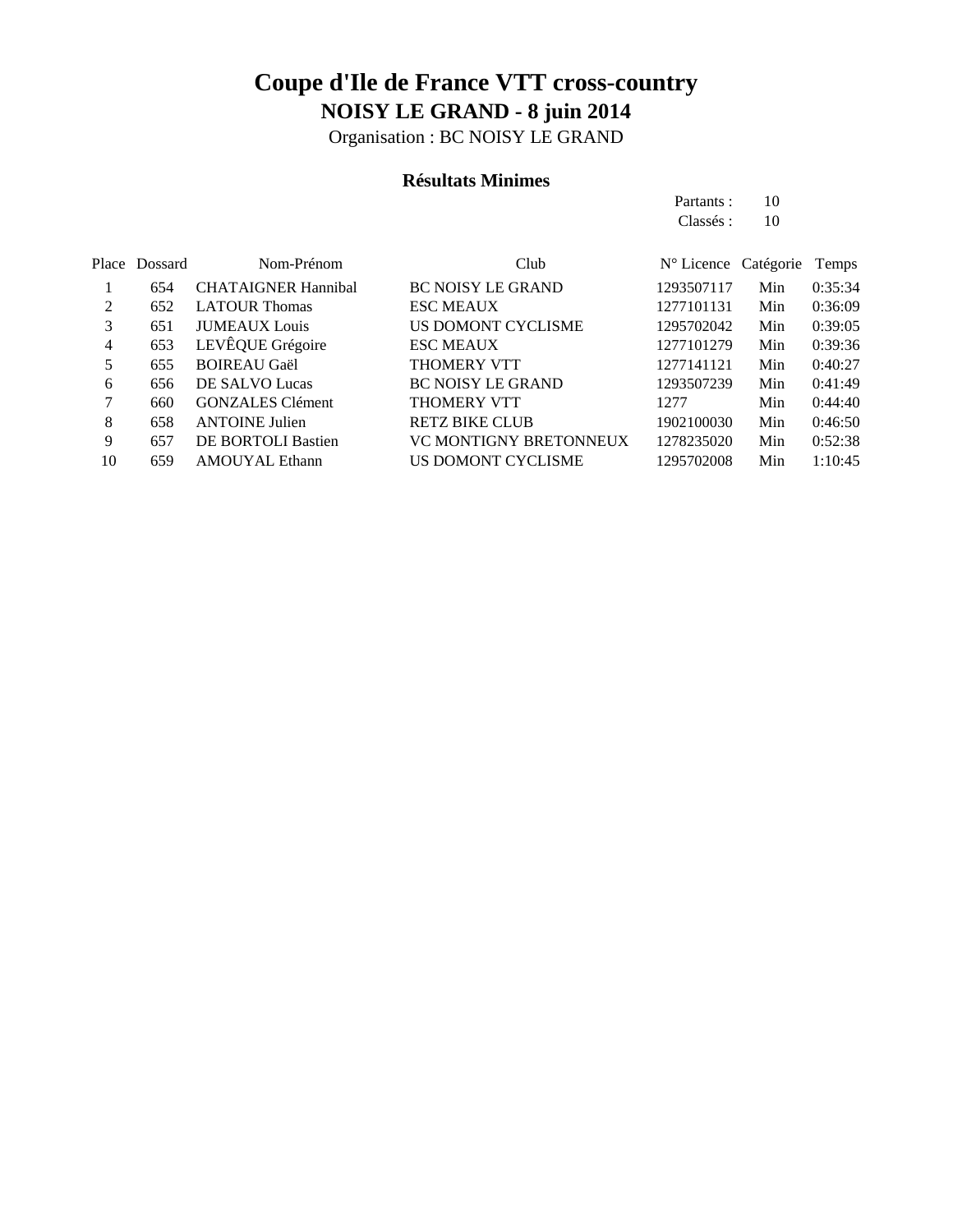Organisation : BC NOISY LE GRAND

#### **Résultats Cadettes**

Partants : 6 Classés : 4

|                | Place Dossard | Nom-Prénom         | Club                       | $N^{\circ}$ Licence Catégorie Temps |  |
|----------------|---------------|--------------------|----------------------------|-------------------------------------|--|
|                |               | 503 FONTAINE Elora | OFF ROAD CYCLISTE D'EPONE  | 1278207044 Cad F 0:58:36            |  |
|                |               | 505 RIBEIRO Léah   | <b>VC SAVIGNY SUR ORGE</b> | 1291301163 Cad F 1:02:16            |  |
| $\mathcal{R}$  | 504           | DELSART Anaïs      | <b>AC MARINES</b>          | $1295728004$ Cad F $1:03:15$        |  |
| $\overline{4}$ | 501           | JAFFRY Jennyfer    | <b>JS FERTE GAUCHER</b>    | 1277114246 Cad F 1:06:20            |  |

### **Résultats Minimes Filles**

Partants : 4<br>Classés : 3 Classés :

|               | Place Dossard | Nom-Prénom        | Club                   | N° Licence Catégorie Temps   |  |
|---------------|---------------|-------------------|------------------------|------------------------------|--|
|               |               | 605 DEMIAUTTE Léa | PARISIS A.C. 95        | 1295714009 Min F 0:47:51     |  |
|               |               | 603 MAÏER Camille | BC NOISY LE GRAND      | 1293507232 Min F 0:52:24     |  |
| $\mathcal{R}$ |               | 601 BECU Amélie   | VC MONTIGNY BRETONNEUX | $1278235330$ Min F $1:00:30$ |  |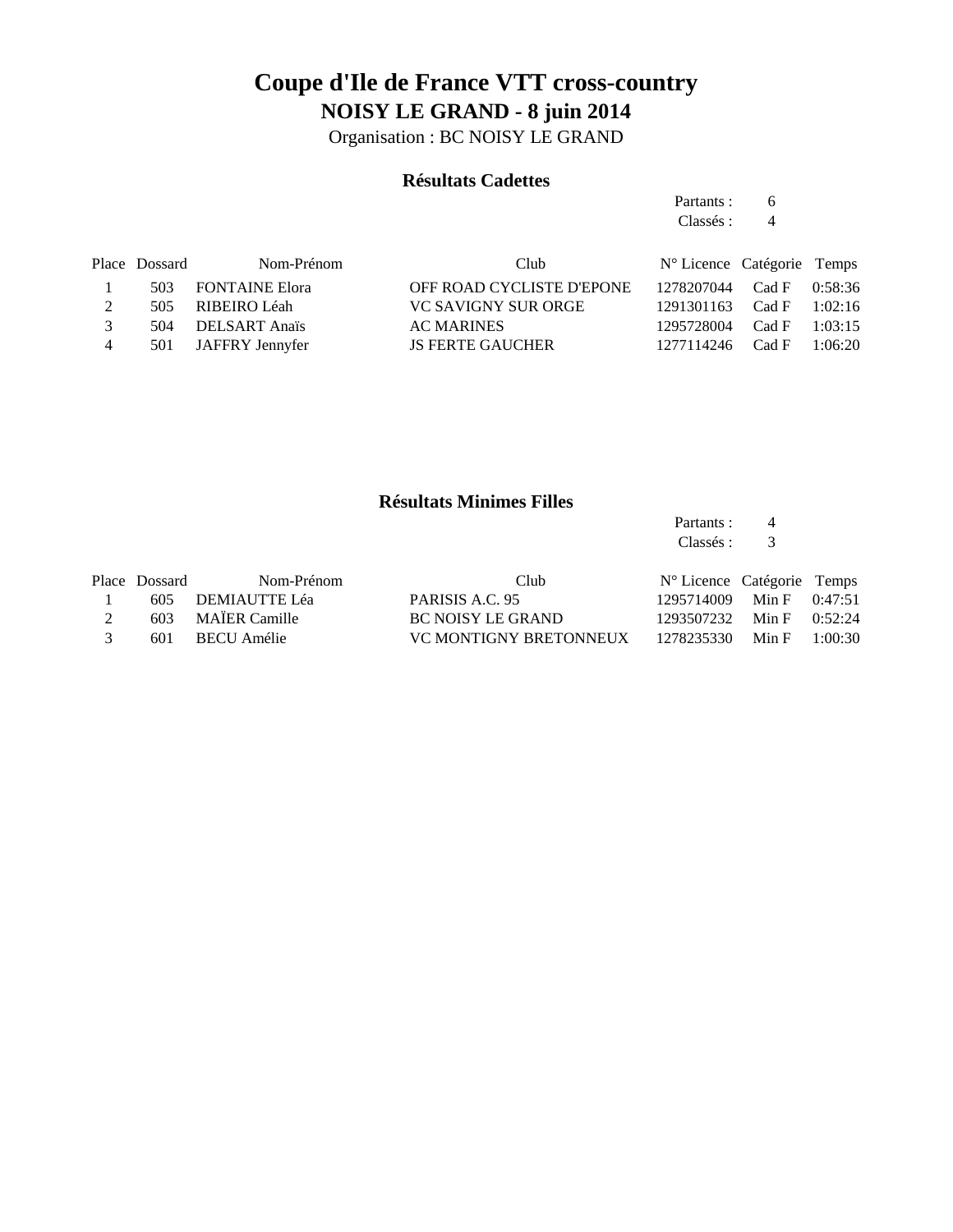Organisation : BC NOISY LE GRAND

### **Résultats Cadets**

Partants : 10 Classés : 8

|   | Place Dossard | Nom-Prénom             | Club                             | $N^{\circ}$ Licence Catégorie |     | Temps   |
|---|---------------|------------------------|----------------------------------|-------------------------------|-----|---------|
|   | 553           | DELVAL Florian         | <b>ROUE D'OR CONFLANAISE</b>     | 1278210003                    | Cad | 0:44:27 |
| 2 | 557           | <b>AUVIN</b> Clément   | OFF ROAD CYCLISTE D'EPONE        | 1278207035                    | Cad | 0:45:40 |
| 3 | 562           | <b>STUMPF Florian</b>  | <b>LA PEDALE FERTOISE</b>        | 1277102003                    | Cad | 0:47:45 |
| 4 | 552           | <b>DUGENY Nicolas</b>  | <b>TEAM BIKE CHAUMONTEL</b>      | 1295716019                    | Cad | 0:49:00 |
| 5 | 558           | <b>THIERRY Damien</b>  | <b>OFF ROAD CYCLISTE D'EPONE</b> | 1278207038                    | Cad | 0:49:27 |
| 6 | 560           | <b>MICHAUT Léo</b>     | AMSL FREJUS VTT LE CLUB          | 0883102116                    | Cad | 0:49:27 |
| 7 | 555           | <b>MARFOUTINE Joss</b> | <b>VAL D'EUROPE TC</b>           | 1277145009                    | Cad | 0:53:46 |
| 8 | 559           | <b>BREDA</b> Etienne   | <b>BC NOISY LE GRAND</b>         | 1293507010                    | Cad | 1:02:30 |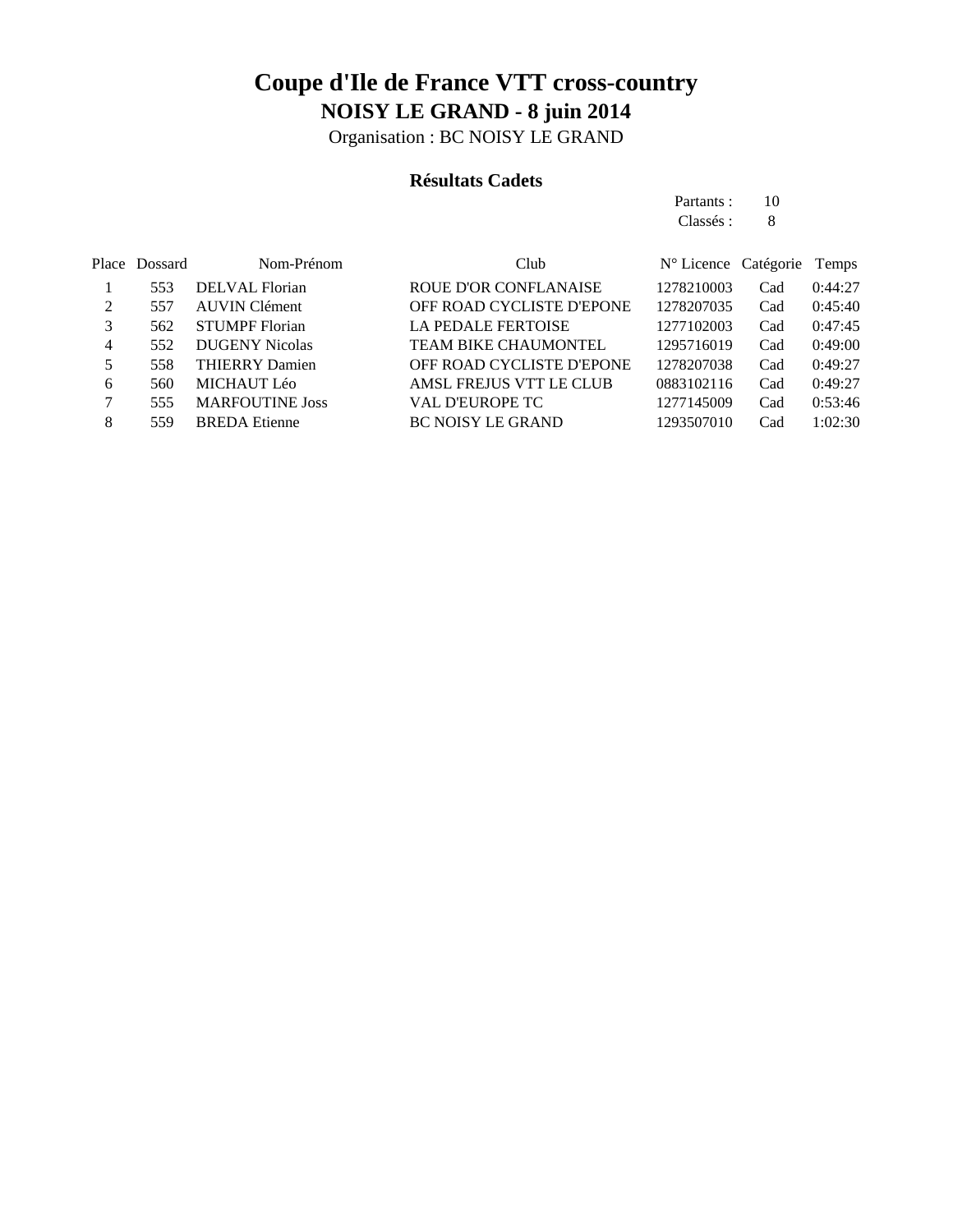Organisation : BC NOISY LE GRAND

### **Résultats Juniors**

Partants : 9 Classés : 8

|   | Place Dossard | Nom-Prénom              | Club                      | N° Licence Catégorie |     | Temps   |
|---|---------------|-------------------------|---------------------------|----------------------|-----|---------|
|   | 151           | <b>POITEVIN Robin</b>   | US DOMONT CYCLISME        | 1295702004           | Jun | 1:32:22 |
|   | 155           | <b>ABAUZIT</b> Lucas    | <b>JS FERTE GAUCHER</b>   | 1277114326           | Jun | 1:34:43 |
|   | 152           | <b>PARMENTIER Hugo</b>  | <b>BC NOISY LE GRAND</b>  | 1293507196           | Jun | 1:36:22 |
| 4 | 154           | <b>SVEHLA Yohan</b>     | OFF ROAD CYCLISTE D'EPONE | 1278207037           | Jun | 1:37:37 |
| 5 | 157           | <b>GIRAULT</b> Quentin  | US DOMONT CYCLISME        | 1295702052           | Jun | 1:41:46 |
| 6 | 159           | <b>WALLE Christophe</b> | NL                        |                      | Jun | 1:43:07 |
|   | 158           | <b>CERVERA Thibaut</b>  | <b>BC NOISY LE GRAND</b>  | 1293507161           | Jun | 1:46:41 |
| 8 | 153           | <b>GONTIER Lucas</b>    | <b>LA PEDALE FERTOISE</b> | 1277102187           | Jun | 1:47:27 |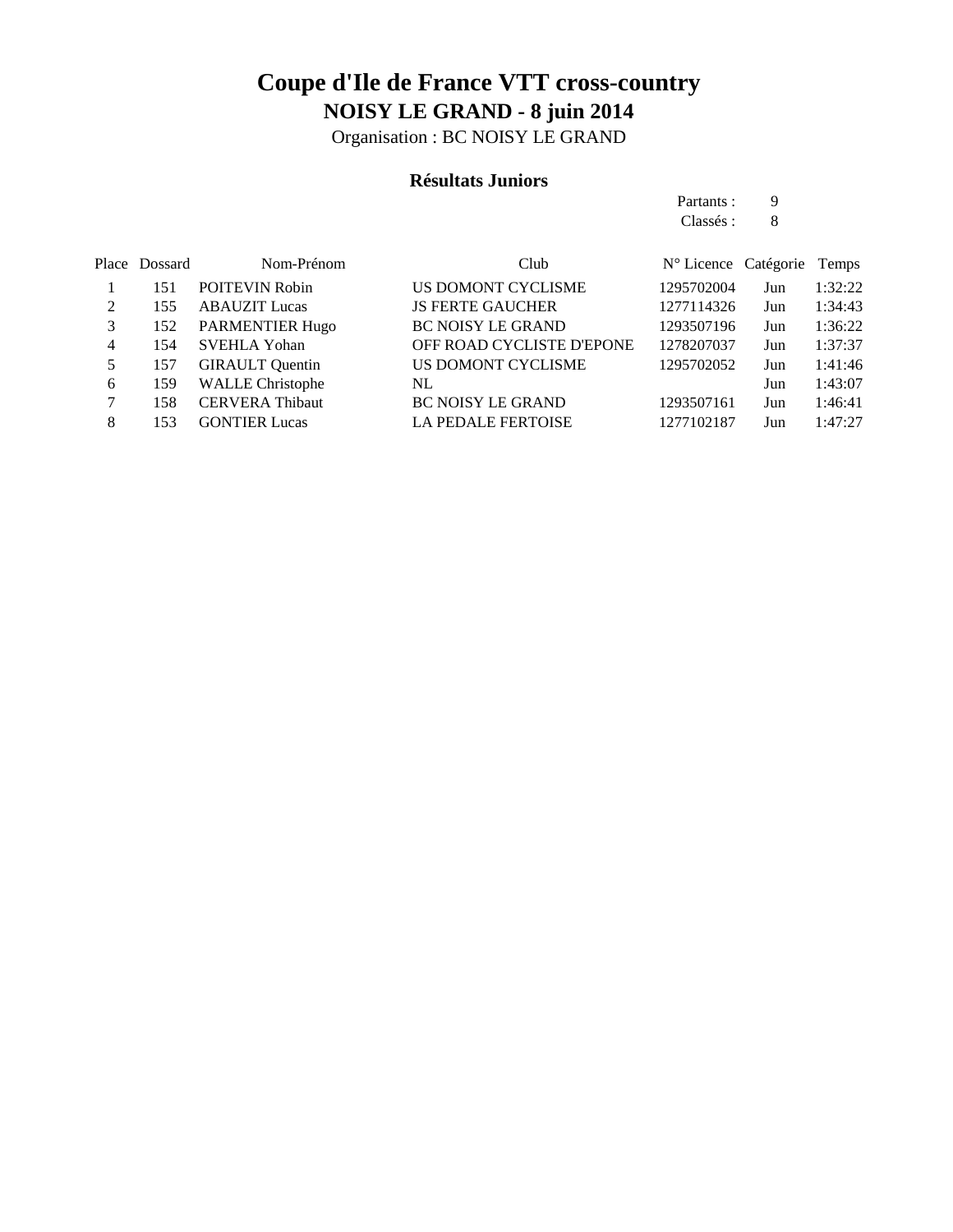Organisation : BC NOISY LE GRAND

### **Résultats Seniors et Juniors Féminines**

|   |               |                     |                                    | Partants :                 | 8     |         |
|---|---------------|---------------------|------------------------------------|----------------------------|-------|---------|
|   |               |                     |                                    | Classés :                  | 8     |         |
|   | Place Dossard | Nom-Prénom          | Club                               | N° Licence Catégorie Temps |       |         |
|   | 421           | <b>STUMPF Fanny</b> | ARGENTEUIL VAL DE SEINE 95         | 1295708099                 | Sen F | 1:12:49 |
| 2 | 451           | <b>HUBER Lisa</b>   | ARGENTEUIL VAL DE SEINE 95         | 1295708058                 | Jun F | 1:16:07 |
| 3 | 422           | ALVES Gwendoline    | LES BLEUS DE FRANCE                | 1292402085                 | Sen F | 1:16:48 |
| 4 | 424           | PFLUKE Lillian      | <b>US METRO TRANSPORTS</b>         | 1275024073                 | Sen F | 1:18:43 |
|   | 453           | <b>CALDERAN Léa</b> | <b>TEAM VARIATION TOUT TERRAIN</b> | 1291349003                 | Jun F | 1:20:34 |

| $\overline{a}$ | $\tau_{\rm 55}$ CALIFERATIVE CA | TEAM VANIATION TOOT IENNAILY T271347003 - JUILE - 1.20.34 |                          |       |
|----------------|---------------------------------|-----------------------------------------------------------|--------------------------|-------|
| 6              | 452 VAILLANT Pauline            | OC GIF VTT                                                | 1291333014 Jun F 1:26:45 |       |
|                | 423 LEGROS Angeline             | LES BLEUS DE FRANCE                                       | 1292402101 Sen F 1:31:32 |       |
|                | 425 SPRUTTA Agnès               | US METRO TRANSPORTS                                       | 1275024041 Sen F         | $-1T$ |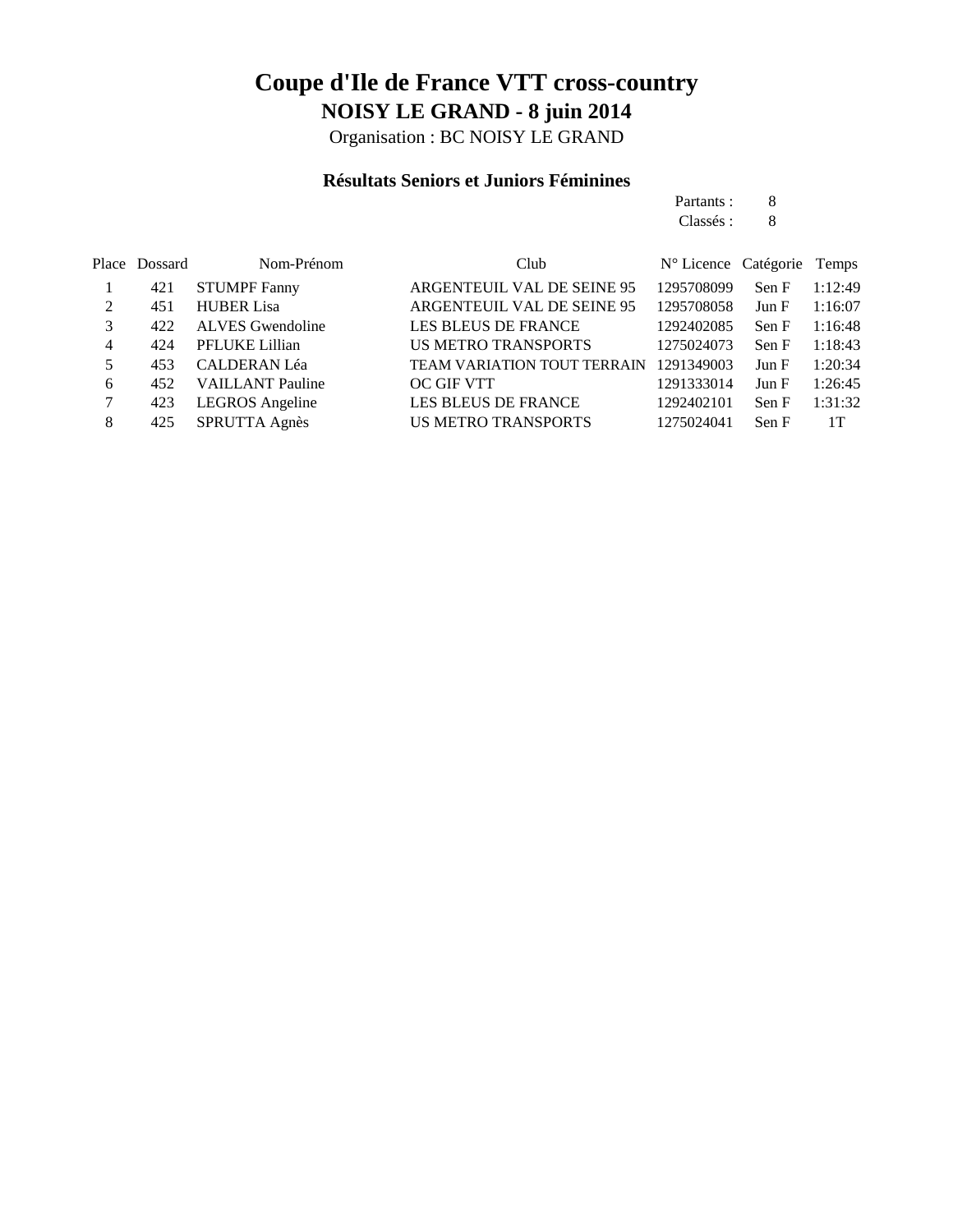Organisation : BC NOISY LE GRAND

## **Résultats Espoirs**

|   |               |                         |                               | Partants :                    | 10  |         |
|---|---------------|-------------------------|-------------------------------|-------------------------------|-----|---------|
|   |               |                         |                               | Classés :                     | 7   |         |
|   | Place Dossard | Nom-Prénom              | Club                          | $N^{\circ}$ Licence Catégorie |     | Temps   |
|   | 106           | <b>CLABAUT Sullivan</b> | <b>BC NOISY LE GRAND</b>      | 1293507194                    | Esp | 1:48:38 |
| 2 | 104           | <b>HAIN Nicolas</b>     | OC GIF VTT                    | 1291333017                    | Esp |         |
| 3 | 101           | THIEBAULT Robin         | <b>LES BLEUS DE FRANCE</b>    | 1292402016                    | Esp |         |
| 4 | 107           | <b>ANSELLEM Thibaut</b> | <b>RETZ BIKE CLUB</b>         | 1902100011                    | Esp |         |
| 5 | 102           | <b>MIRAMON Pierre</b>   | <b>S.C.OLYMPIQUE DE DIJON</b> | 0521085144                    | Esp | 1T      |
| 6 | 108           | <b>DUPRESSOIR Louis</b> | <b>RETZ BIKE CLUB</b>         | 1902100026                    | Esp | 1T      |
| 7 | 109           | <b>LEDUC</b> Quentin    | <b>BC NOISY LE GRAND</b>      | 1293507152                    | Esp | 1T      |
|   |               |                         |                               |                               |     |         |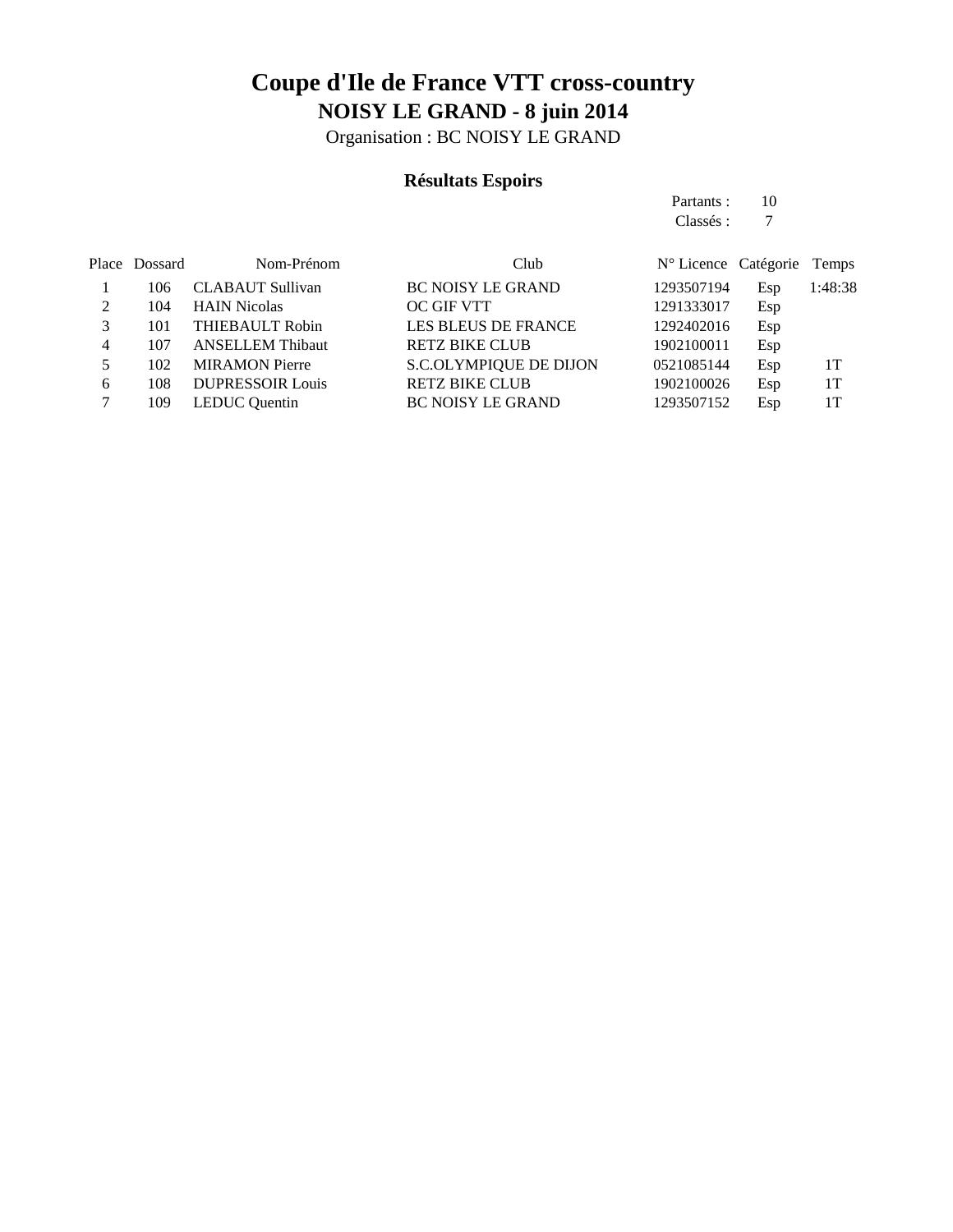Organisation : BC NOISY LE GRAND

### **Résultats Seniors**

Partants : 8 Classés : 6

|   | Place Dossard | Nom-Prénom             | Club                       | N° Licence Catégorie Temps |            |         |
|---|---------------|------------------------|----------------------------|----------------------------|------------|---------|
|   | 8             | <b>CHOISY</b> Emeric   | <b>CM AUBERVILLIERS 93</b> | 1293505057                 | Sen        | 1:40:09 |
| 2 |               | LE CLAINCHE Jimmy      | US DOMONT CYCLISME         | 1295702076                 | <b>Sen</b> | 1:45:12 |
|   |               | PITTIA Emmanuel        | UC BORDS DE MARNE          | 1294616003                 | Sen        | 1:51:05 |
| 4 | 4             | <b>VAILLANT Pierre</b> | US DOMONT CYCLISME         | 1295702044                 | Sen        |         |
|   |               | <b>MARTEAU Romain</b>  | <b>ESC MEAUX</b>           | 1277101077                 | Sen        | 2T      |
| 6 | 6             | <b>LEGROS Thibault</b> | <b>LES BLEUS DE FRANCE</b> | 1292402096                 | Sen        | 2T      |
|   |               |                        |                            |                            |            |         |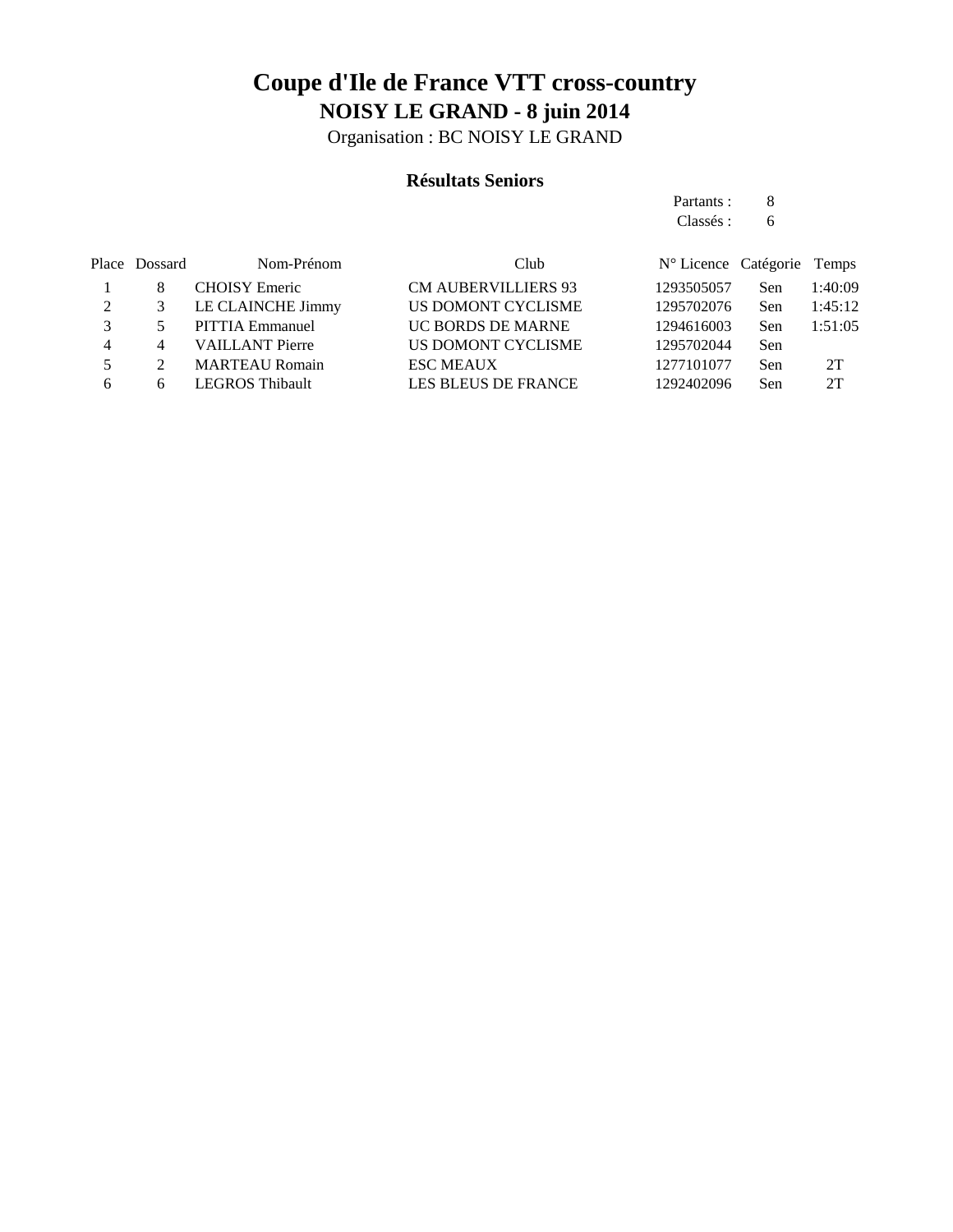Organisation : BC NOISY LE GRAND

### **Résultats Masters 1 et 2**

Partants : 15 Classés : 10

|    | Place Dossard | Nom-Prénom                   | Club                       | N° Licence Catégorie Temps |           |         |
|----|---------------|------------------------------|----------------------------|----------------------------|-----------|---------|
|    | 202           | <b>CROCHET COLIN Normann</b> | ARGENTEUIL VAL DE SEINE 95 | 1295708094                 | Mas $1/2$ | 1:46:49 |
| 2  | 201           | <b>NARI</b> Olivier          | <b>VELO CLUB ARPAJON</b>   | 1291308018                 | Mas $1/2$ | 1:49:59 |
| 3  | 206           | <b>FORLINI</b> Grégory       | <b>BC NOISY LE GRAND</b>   | 1293507068                 | Mas $1/2$ | 1:52:00 |
| 4  | 203           | <b>MELCHIOR Loïc</b>         | <b>BC NOISY LE GRAND</b>   | 1293507002                 | Mas $1/2$ |         |
| 5  | 204           | FADDA Jean-Christophe        | <b>TEAM VTT MAISSE</b>     | 1291325040                 | Mas $1/2$ |         |
| 6  | 216           | <b>SURARDT Nicolas</b>       | <b>BC NOISY LE GRAND</b>   | 1293507082                 | Mas $1/2$ | 1T      |
| 7  | 208           | <b>FRAISSE Arnaud</b>        | US DOMONT CYCLISME         | 1295702119                 | Mas $1/2$ | 1T      |
| 8  | 210           | <b>BUZON Franck</b>          | <b>BC NOISY LE GRAND</b>   | 1293507018                 | Mas $1/2$ | 1T      |
| 9  | 211           | <b>HAVARD</b> Fabien         | US METRO TRANSPORTS        | 1275024059                 | Mas $1/2$ | 1T      |
| 10 | 205           | VANVYNCKT Michel             | EC MONTGERON VIGNEUX       | 1291307189                 | Mas $1/2$ | 2T      |
|    |               |                              |                            |                            |           |         |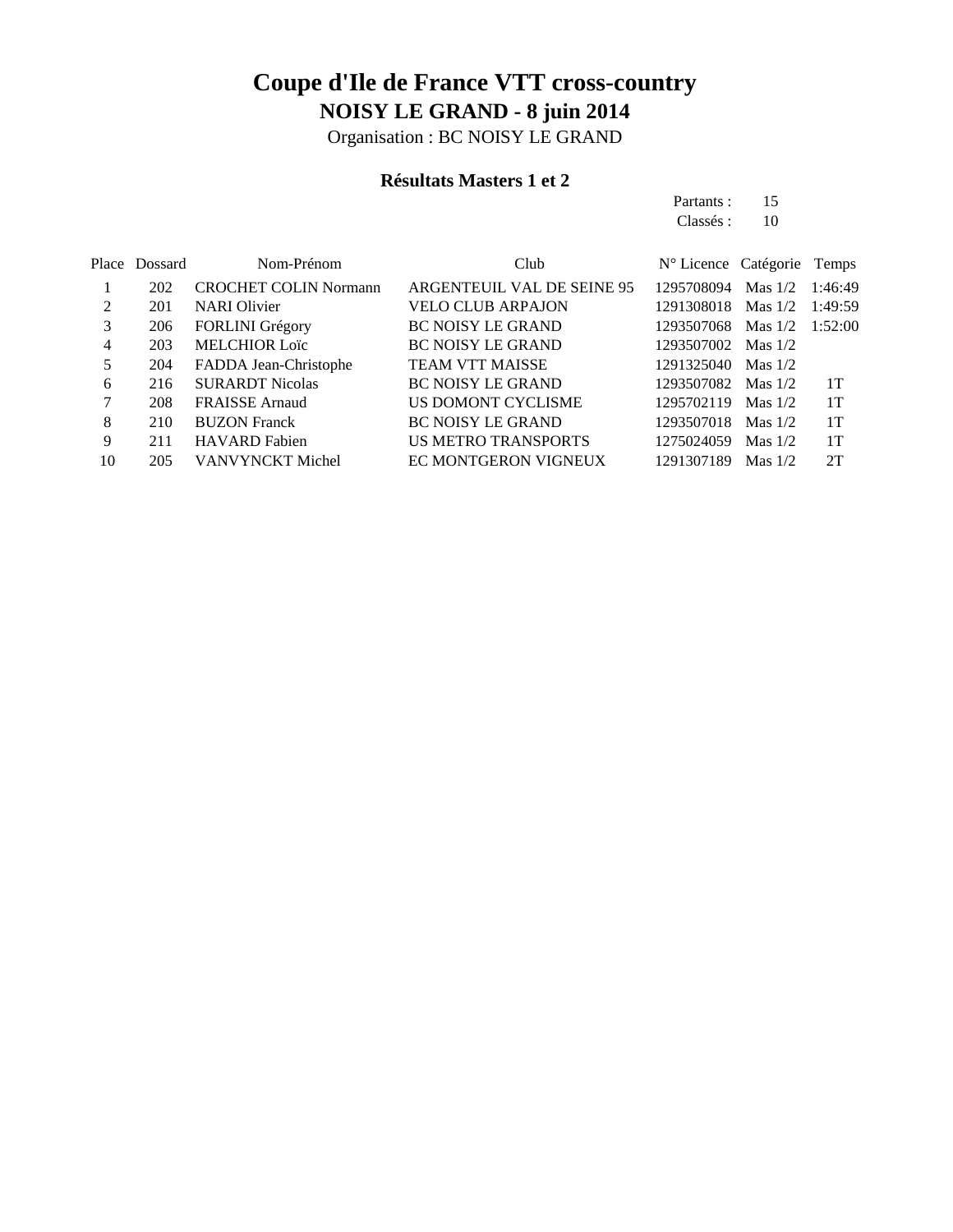Organisation : BC NOISY LE GRAND

### **Résultats Masters 3-4-5**

Partants : 42 Classés : 35

|                | Place Dossard | Nom-Prénom                  | Club                       | Nº Licence Catégorie |           | Temps         |
|----------------|---------------|-----------------------------|----------------------------|----------------------|-----------|---------------|
| 1              | 378           | <b>CRENEL Didier</b>        | US DOMONT CYCLISME         | 1295702037           | Mas 5     | 1:32:42       |
| $\overline{c}$ | 301           | <b>HUBER Christophe</b>     | ARGENTEUIL VAL DE SEINE 95 | 1295708068           | Mas 3/4   | 1:34:10       |
| 3              | 303           | PAUCHARD Stéphane           | <b>ESC MEAUX</b>           | 1277101266           | Mas 3/4   | 1:34:39       |
| 4              | 302           | <b>CORBEAU Laurent</b>      | EC MONTGERON VIGNEUX       | 1291307045           | Mas $3/4$ | 1:35:08       |
| 5              | 384           | <b>EGEE Alain</b>           | ARGENTEUIL VAL DE SEINE 95 | 1295708050           | Mas 5     | 1:35:25       |
| 6              | 326           | <b>CARREIRA</b> Jean-Pierre | <b>BC NOISY LE GRAND</b>   | 1293507074           | Mas 3/4   | 1:37:00       |
| $\overline{7}$ | 304           | <b>BREHIER Hugues</b>       | EC MONTGERON VIGNEUX       | 1291307001           | Mas 3/4   | 1:39:46       |
| 8              | 325           | <b>BOMBARDIERI Hervé</b>    | NL                         |                      | Mas 3/4   | 1:40:05       |
| 9              | 319           | FERNANDES José              | US DOMONT CYCLISME         | 1295702080           | Mas 3/4   | 1:40:18       |
| 10             | 305           | <b>PARMENTIER Franck</b>    | <b>BC NOISY LE GRAND</b>   | 1293507203           | Mas 3/4   | 1:41:20       |
| 11             | 383           | <b>DUPRESSOIR Franck</b>    | <b>RETZ BIKE CLUB</b>      | 1902100015           | Mas 5     | 1:41:30       |
| 12             | 380           | <b>BULLIOT</b> Jean-Michel  | EC MONTGERON VIGNEUX       | 1291307189           | Mas 5     | 1:42:00       |
| 13             | 371           | <b>POITEVIN Francis</b>     | US DOMONT CYCLISME         | 1295702009           | Mas 5     | 1:42:53       |
| 14             | 373           | <b>LELONG Olivier</b>       | LA PEDALE FERTOISE         | 1277102167           | Mas 5     | 1:43:00       |
| 15             | 377           | <b>LAMETTE Denis</b>        | LES BLEUS DE FRANCE        | 1292402040           | Mas 5     | 1:44:30       |
| 16             | 309           | <b>BRAUD</b> Christophe     | <b>JS FERTE GAUCHER</b>    | 1277114159           | Mas $3/4$ | 1:45:22       |
| 17             | 382           | <b>BATAILLE Marc</b>        | <b>RETZ BIKE CLUB</b>      | 1902100003           | Mas 5     | 1:45:30       |
| 18             | 372           | <b>GAUTIER Laurent</b>      | TEAM 94 VILLENEUVOISE      | 1294601053           | Mas 5     | 1:45:50       |
| 19             | 379           | <b>LABARRE</b> Christophe   | <b>CS BRETIGNY</b>         | 1291347001           | Mas 5     |               |
| 20             | 310           | <b>MEYER Raoul</b>          | EC MONTGERON VIGNEUX       | 1291307234           | Mas $3/4$ |               |
| 21             | 307           | <b>DESTREL Sylvain</b>      | EC MONTGERON VIGNEUX       | 1291307051           | Mas 3/4   |               |
| 22             | 385           | <b>BERNARD Alain</b>        | <b>NL</b>                  | <b>NL</b>            | Mas 5     |               |
| 23             | 320           | LE MOAL Yannick             | EC MORSANG SUR ORGE        | 1291339006           | Mas 3/4   | 1T            |
| 24             | 318           | <b>GONTIER Frédéric</b>     | LA PEDALE FERTOISE         | 1277102194           | Mas 3/4   | 1T            |
| 25             | 324           | <b>LEBRAS</b> Alain         | ARGENTEUIL VAL DE SEINE 95 | 1295708417           | Mas $3/4$ | 1T            |
| 26             | 317           | <b>NOEL Franck</b>          | <b>LES KOYOTES</b>         | 1275003006           | Mas 3/4   | 1T            |
| 27             | 313           | <b>BOUDARD Sébastien</b>    | TEAM 94 VILLENEUVOISE      | 1294601054           | Mas 3/4   | 1T            |
| 28             | 315           | <b>HANDJIAN</b> Pierre      | BC NOISY LE GRAND          | 1293507149           | Mas $3/4$ | 1T            |
| 29             | 374           | CASTILLO Frédéric           | VC FONTAINEBLEAU AVON      | 1277113077           | Mas 5     | 1T            |
| 30             | 312           | <b>LELEU</b> Fabrice        | <b>BC NOISY LE GRAND</b>   | 1293507210           | Mas $3/4$ | 1T            |
| 31             | 306           | REMENIERAS Hervé            | <b>BC NOISY LE GRAND</b>   | 1293507268           | Mas 3/4   | 1T            |
| 32             | 323           | <b>PHEDRE Georges</b>       | <b>BC NOISY LE GRAND</b>   | 1293507119           | Mas $3/4$ | 1T            |
| 33             | 375           | <b>BRANCO</b> Guilherme     | EC MONTGERON VIGNEUX       | 1291307261           | Mas 5     | 1T            |
| 34             | 316           | <b>LACROIX Arnaud</b>       | <b>BC NOISY LE GRAND</b>   | 1293507005           | Mas 3/4   | $1\mathrm{T}$ |
| 35             | 314           | <b>CHATAIGNER Dominique</b> | AC POMMEUSE BOISSY         | 1277130019           | Mas 3/4   | 1T            |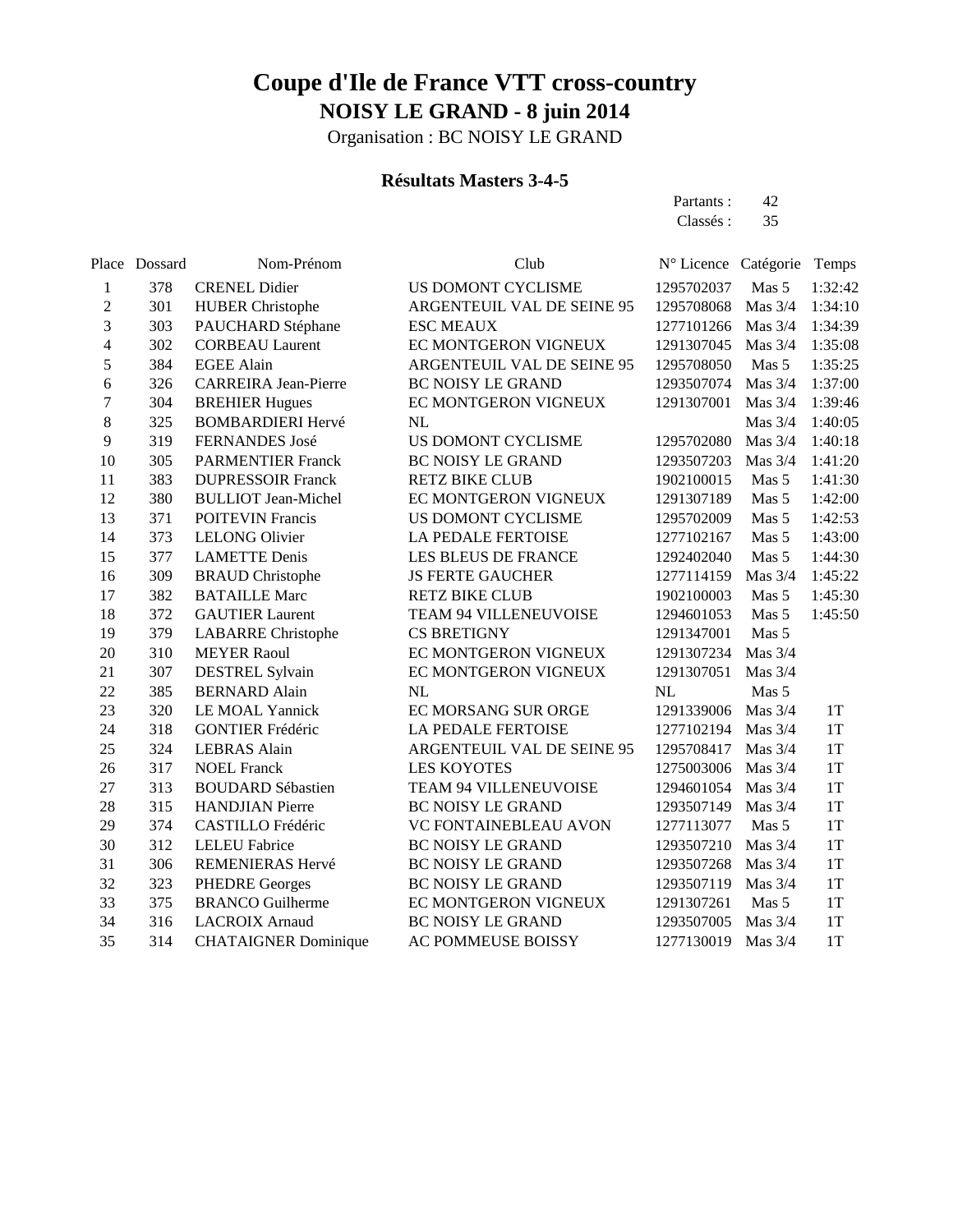Organisation : BC NOISY LE GRAND

### **Résultats Tandems**

Partants : 6 Classés : 6

|               | Place Dossard | Nom-Prénom                   | Club                   | N° Licence Catégorie Temps |     |         |
|---------------|---------------|------------------------------|------------------------|----------------------------|-----|---------|
|               | 402а          | <b>PORTIER Eric</b>          | <b>ASL VARREDDES</b>   | 1277107015                 | Tan | 1:32:04 |
|               | 402b          | LEGUAY Denis                 | <b>ASL VARREDDES</b>   | 1277107002                 | Tan |         |
| $\mathcal{L}$ | 40За          | <b>GRANGE Sébastien</b>      | LES BLEUS DE FRANCE    |                            | Tan | ######  |
|               | 403b          | <b>DUCROCQ Fanny</b>         | LES BLEUS DE FRANCE    |                            | Tan |         |
| 3             | 401a          | <b>BIARNE CONTINANT Marc</b> | EC BOUCLES DE LA MARNE | 1277126007                 | Tan |         |
|               | 401b          | MAJA Benjamin                | EC BOUCLES DE LA MARNE | 1277126002                 | Tan |         |